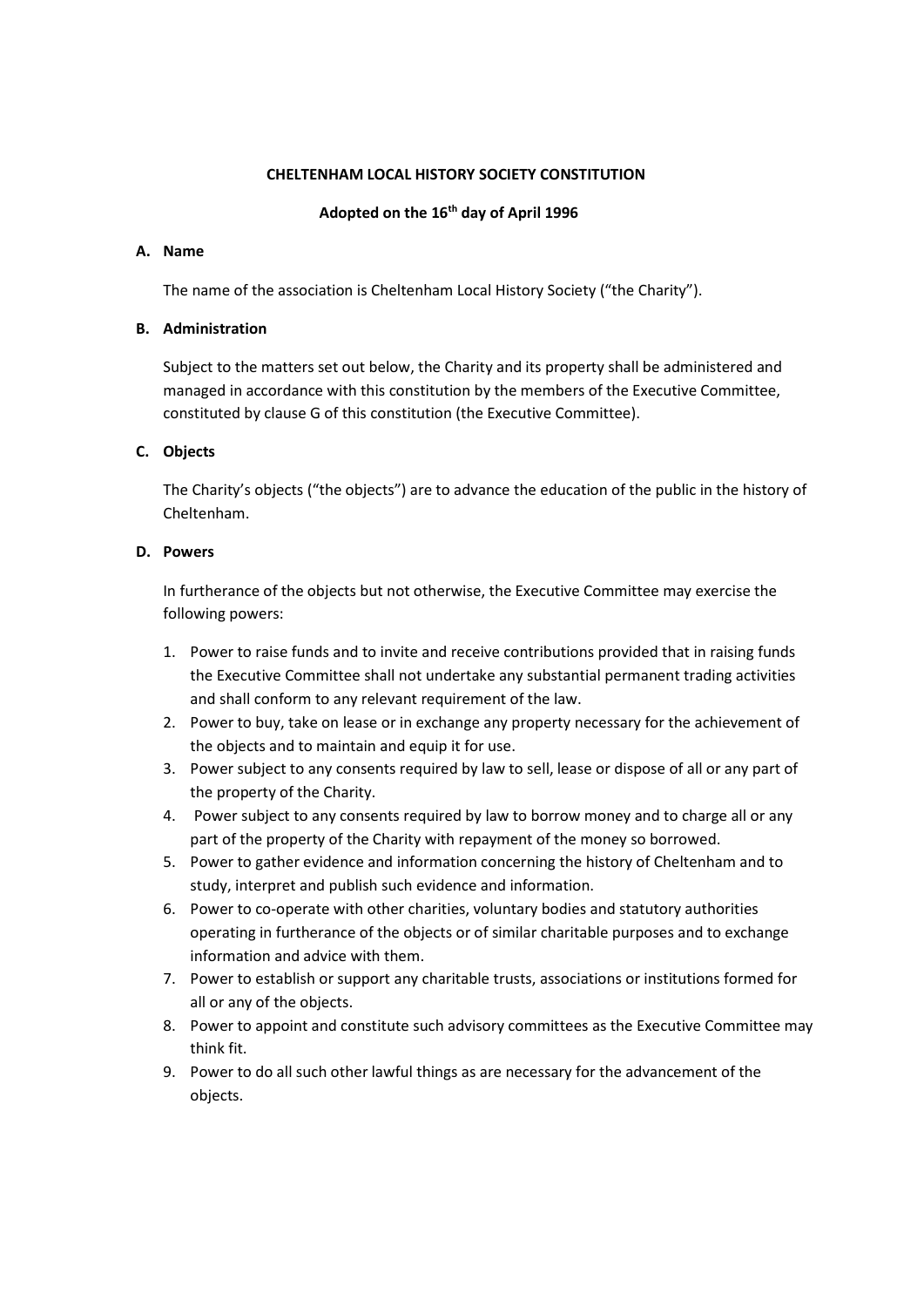## **E. Membership**

- 1. Membership of the Charity shall be open to any person over the age of 18 years interested in furthering the objects and who has paid the annual subscription laid down from time to time by the Executive Committee.
- 2. Every member shall have one vote.
- 3. The Executive Committee may by unanimous vote and for good reason terminate the membership of any individual: Provided that the individual concerned shall have the right to be heard by the Executive Committee, accompanied by a friend, before the final decision is made.

# **F. Honorary Officers**

At the Annual General Meeting of the Charity the members shall elect from amongst themselves a Chairman, a Secretary and a Treasurer, who shall hold office from the conclusion of that meeting.

## **G. Executive Committee**

- 1. The Executive Committee shall consist of not less than 8 members nor more than 12 members being (a) the honorary officers specified in the previous clause; (b) not less than 5 and not more than 9 members elected at the Annual General Meeting who shall hold office from the conclusion of that meeting.
- 2. The Executive Committee may in addition appoint not more than 3 co-opted members but so that no-one may be appointed as a co-opted member if, as a result, more than one third of the members of the Executive Committee would be co-opted members. Each appointment of a co-opted member shall be made at a special meeting of the Executive Committee under clause J and shall take effect from the end of that meeting unless the appointment is to fill a place which has not then been vacated in which case the appointment will run from the date when the post becomes vacant.
- 3. All the members of the Executive Committee shall retire from office together at the end of the Annual General Meeting next after the date on which they came into office but they may be re-elected or re-appointed.
- 4. The proceedings of the Executive Committee shall not be invalidated by any vacancy among their number or by any failure to appoint or any defect in the appointment or qualification of a member.
- 5. Nobody shall be appointed as a member of the Executive Committee who is aged under 18 or who would, if appointed, be disqualified under the provisions of the following clause.
- 6. No person shall be entitled to act as a member of the Executive Committee whether on first or any subsequent entry into office until after signing in the minute book of the Executive Committee a declaration of acceptance and of willingness to act in the trusts of the Charity.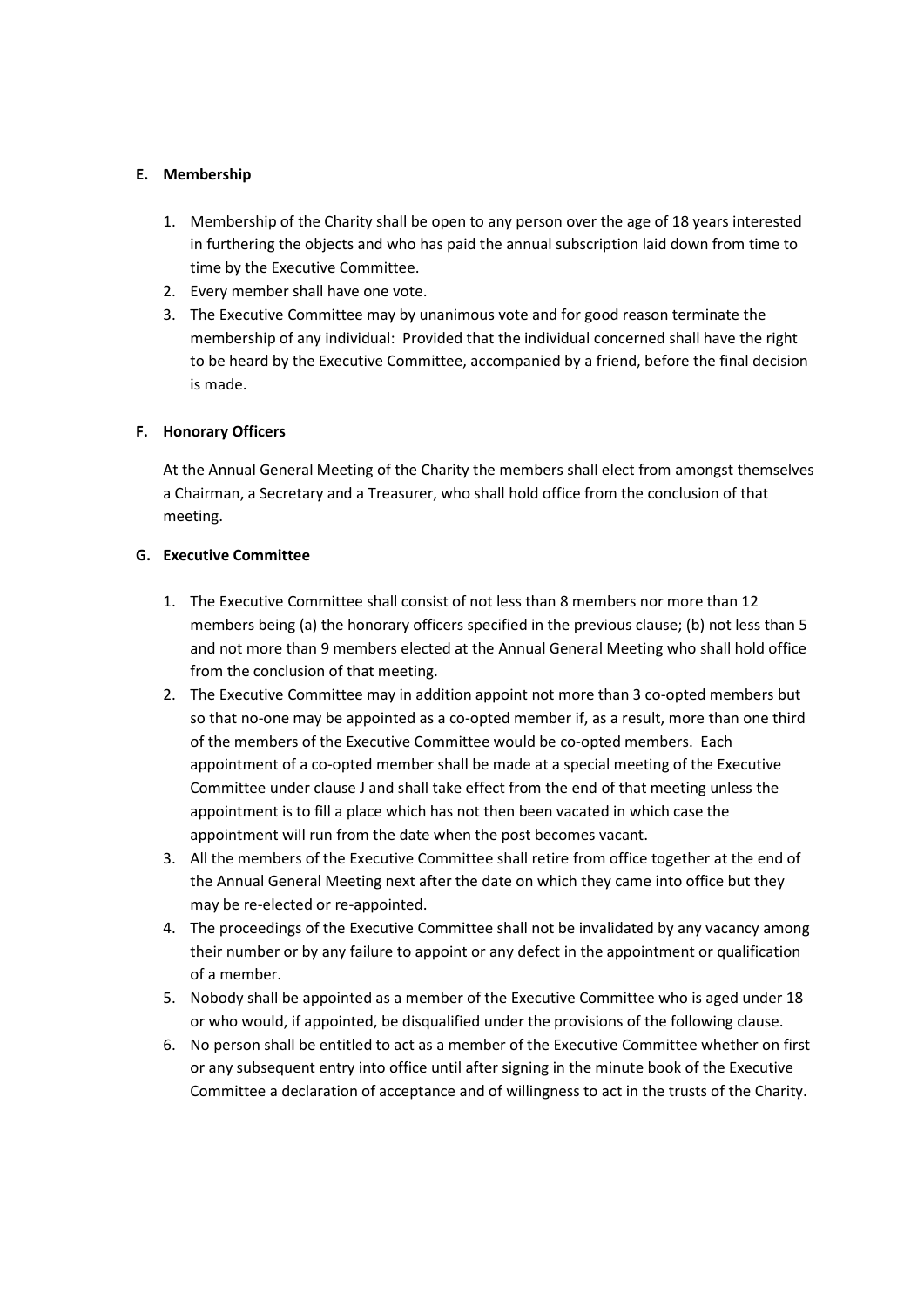### **H. Determination of Membership of Executive Committee**

A member of the Executive Committee shall cease to hold office if he or she:

- 1. Is disqualified from acting as a member of the Executive Committee by virtue of section 45 of the Charities Act 1992 (or any statutory re-enactment or modification of that provision).
- 2. Becomes incapable by reason of medical disorder, illness or injury of managing and administering his or her own affairs.
- 3. Is absent without the permission of the Executive Committee from all their meetings held within a period of six months and the Executive Committee resolve that his or her office be vacated: or
- 4. Notifies to the Executive Committee a wish to resign (but only if at least 3 members of the Executive Committee will remain in office when the notice of resignation is to take effect.

### **I. Executive Members not to be personally interested**

No member of the Executive Committee shall acquire any interest in property belonging to the Charity (otherwise than as a trustee for the Charity) or receive remuneration or be interested (otherwise than as a member of the Executive Committee) in any contract entered into by the Executive Committee.

### **J. Meetings and proceedings of the Executive Committee**

- 1. The Executive Committee shall hold at least two ordinary meetings each year. A special meeting may be called at any time by the chairman or by 2 members of the Executive Committee upon not less than 4 days notice being given to the other members of the Executive Committee of the matters to be discussed. But if the matters include the appointment of a co-opted member, then no less than 21 days notice must be given.
- 2. The chairman shall act as chairman at meetings of the Executive Committee. If the chairman is absent from any meeting, the members of the Executive Committee shall choose one of their number to be chairman of the meeting before any other business is transacted.
- 3. There shall be a quorum when at least one third of the members of the Executive Committee for the time being or 3 members of the Executive committee, whichever is the greater, are present at the meeting.
- 4. Every matter shall be determined by a majority of the votes of the members of the Executive Committee present and voting on the question, but in the case of equality of the votes the chairman of the meeting shall have a second or casting vote.
- 5. The Executive Committee shall keep minutes, in books kept for the purpose, of the proceedings at meetings of the Executive committee and any sub-committee.
- 6. The Executive Committee may from time to time make and alter rules for the conduct of their business, the summoning and conduct of their meetings and the custody of documents. No rule may be made which is inconsistent with the Constitution.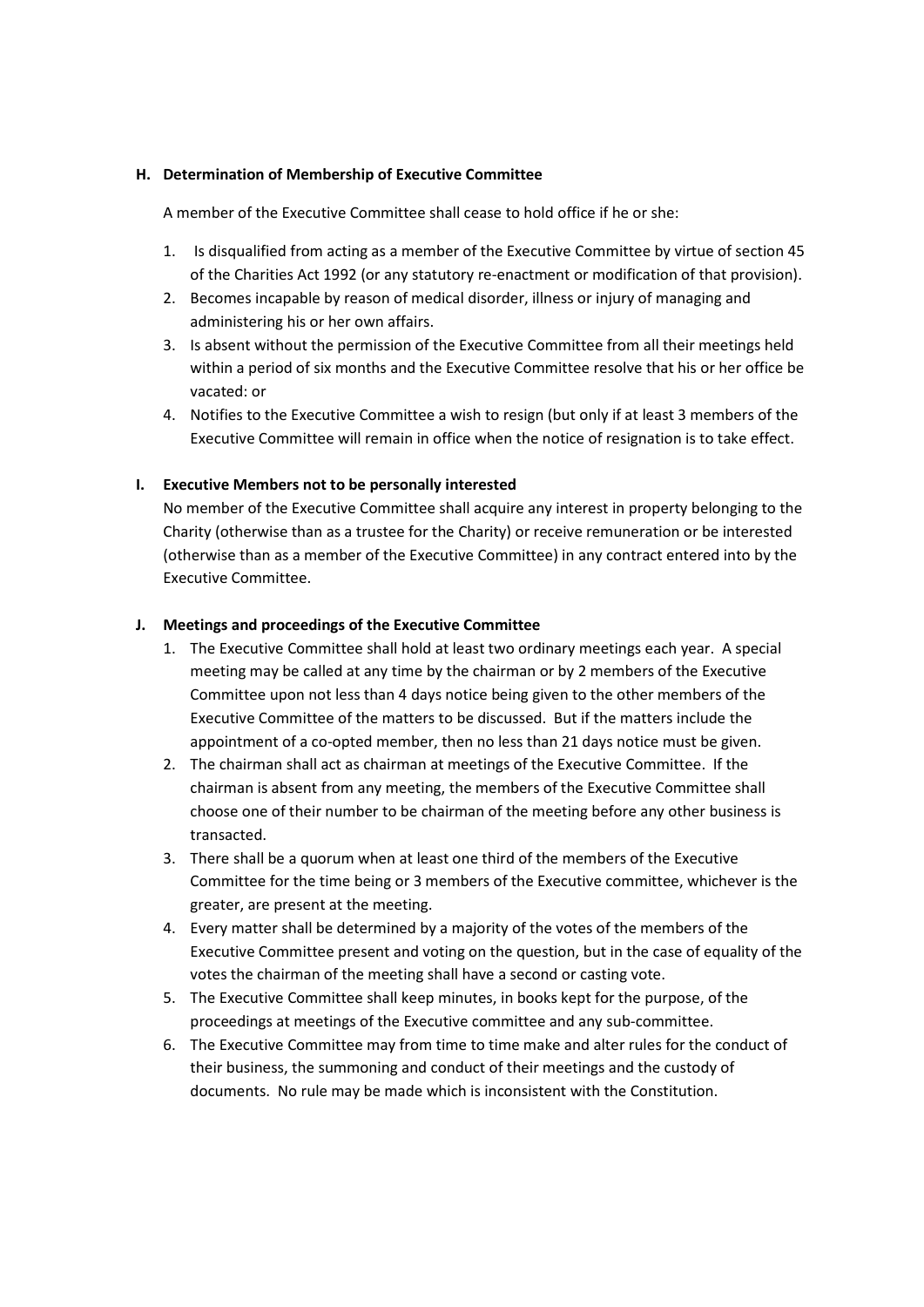7. The Executive Committee may appoint one or more sub-committees consisting of 3 or more members of the Executive Committee, for the purpose of making any enquiry or supervising or performing any function or duty, which in the opinion of the Executive Committee would be more conveniently undertaken by a sub-committee: provided that all acts and proceedings of any such sub-committee shall be fully and promptly reported to the Executive Committee.

# **K. Receipts and expenditure**

- 1. The funds of the Charity, including all donations, contributions and bequests, shall be paid into an account operated by the Executive Committee in the name of the Charity, at such bank as the Executive shall from time to time decide. All cheques drawn on the account must be signed by at least 2 members of the Executive Committee.
- 2. The funds belonging to the Charity shall be applied only in furthering the objects.

# **L. Property**

- 1. Subject to the provisions of sub-clause (2) of this clause, the Executive Committee shall cause the title to: a) all land held by or in trust for the Charity which is not vested in the Official Custodian for charities: and b) all investments held by or on behalf of the Charity; to be vested either in a corporation entitled to act as custodian trustee or in not less than three individuals appointed by them as holding trustees. Holding trustees may be removed by the Executive Committee at their pleasure and shall act in accordance with the lawful directions of the Executive Committee. Provided that they act only in accordance with the lawful directions of the Executive Committee, the holding trustees shall not be liable for the acts and defaults of its members.
- 2. If a corporation entitled to act as custodian trustee has not been appointed to hold the property of the Charity, the Executive Committee may permit any investments held by it or in trust for the Charity to be held in the name of a clearing bank, trust corporation or any stockbroking company which is a member of the International Stock Exchange (or any subsidiary of any such stockbroking company) as nominee for the Executive Committee, and may pay such a nominee reasonable and proper remuneration for acting as such.

## **M. Accounts**

The Executive Committee shall comply with their obligations under the Charities Act 1992 (or any statutory re-enactment or modification of that Act) with regard to:

- 1. The keeping of accounting records for the Charity;
- 2. The preparation of annual statements of account for the Charity;
- 3. The auditing or independent examination of the statements of account for the Charity; and
- 4. The transmission of the statements of account of the Charity to the Commissioners.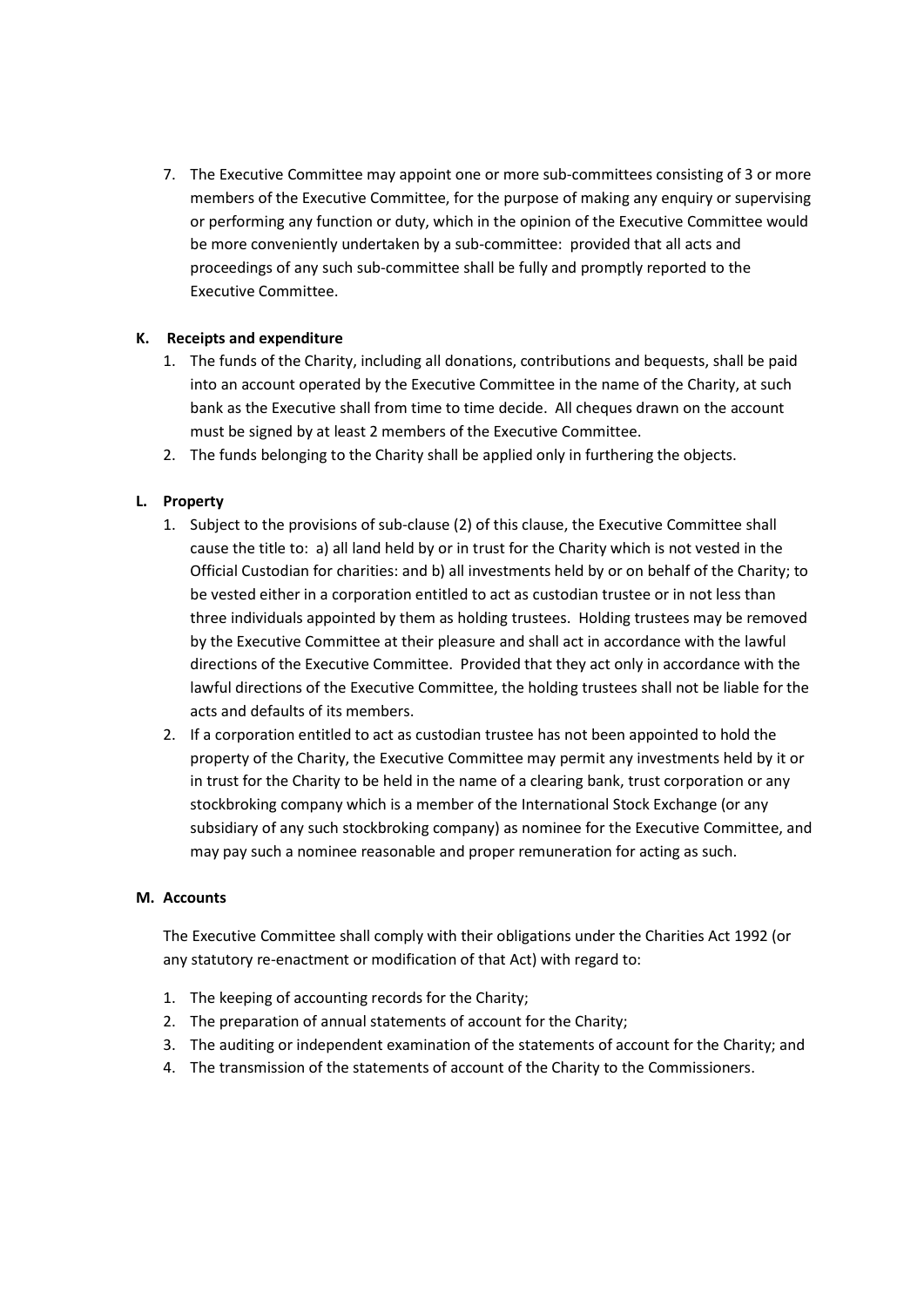### **N. Annual Report**

The Executive Committee shall comply with their obligations under the Charities Act 1992 (or any statutory re-enactment or modification of that Act) with regard to the preparation of an annual report and its transmission to the Commissioners.

## **O. Annual Return**

The Executive Committee shall comply with their obligations under the Charities Act 1992 (or any statutory re-enactment or modification of that Act) with regard to the preparation of an annual return and its transmission to the Commissioners.

### **P. Annual General Meeting**

- 1. There shall be an annual general meeting of the Charity which shall be held in the month of April in each year or as soon as practicable thereafter.
- 2. Every annual general meeting shall be called by the Executive Committee. The secretary shall give at least 21 days notice of the annual general meeting to all the members of the Charity. All the members of the Charity shall be entitled to attend and vote at the meeting.
- 3. Before any other business is transacted at the first annual general meeting, the persons present shall appoint a chairman of the meeting. The chairman shall be the chairman of subsequent annual general meetings, but if he or she is not present, before any other business is transacted, the persons present shall appoint a chairman of the meeting.
- 4. The Executive Committee shall present to each annual general meeting the report and accounts of the Charity for the preceding year.
- 5. Nominations for election to the Executive Committee must be made by members of the Charity in writing in writing and be in the hands of the secretary of the Executive Committee at least 14 days before the annual general meeting. Should nominations exceed vacancies, election shall be by ballot.

## **Q. Special General Meetings**

The Executive Committee may call a special general meeting of the Charity at any time. If at least ten members request such a meeting in writing stating the business to be considered, the secretary shall call such a meeting. At least 21 days notice must be given. The notice must state the business to be discussed.

## **R. Procedure at General Meetings**

- 1. The secretary or other person specially appointed by the Executive Committee shall keep a full record of proceedings at every general meeting of the Charity.
- 2. There shall be a quorum when at least one tenth of the number of members of the Charity for the time being, or ten members of the Charity, whichever is the greater, are present at any general meeting.